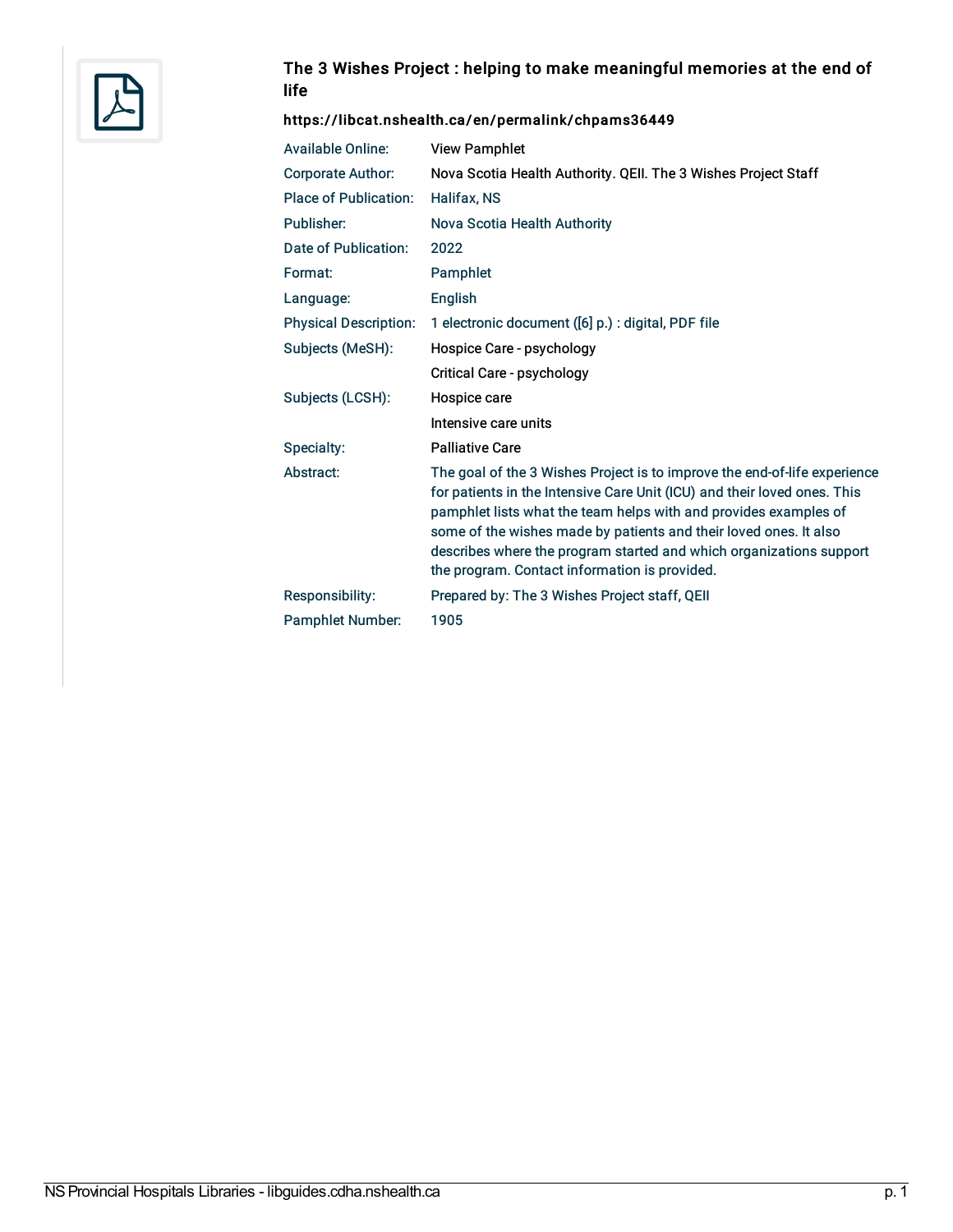

## End-of-Life Communication in the ICU : A Global Perspective

<https://libcat.nshealth.ca/en/permalink/provcat28963>

| <b>Available Online:</b>     | View e-Book                                          |
|------------------------------|------------------------------------------------------|
| Author:                      | Crippen, David W                                     |
| Responsibility:              | edited by David W. Crippen                           |
| <b>Place of Publication:</b> | New York, NY                                         |
| Publisher:                   | Springer-Verlag                                      |
| Date of Publication:         | c2008                                                |
| <b>ISBN:</b>                 | 9780387729664                                        |
| Subjects (MeSH):             | <b>Attitude to Death</b>                             |
|                              | <b>Cross-Cultural Comparison</b>                     |
|                              | Critical Care - psychology                           |
|                              | Intensive Care Units - organization & administration |
|                              | <b>Physician-Patient Relations</b>                   |
|                              | <b>Terminal Care - ethics</b>                        |
| Subjects (LCSH):             | Critical care medicine                               |
|                              | <b>Medical ethics</b>                                |
| Format:                      | e-Book                                               |
| Location:                    | Online                                               |



# Families in the Intensive Care Unit : A Guide to Understanding, Engaging, and Supporting at the Bedside

#### <https://libcat.nshealth.ca/en/permalink/provcat42717>

| <b>Available Online:</b>     | View e-Book                                                    |
|------------------------------|----------------------------------------------------------------|
| <b>Other Authors:</b>        | Netzer, Giora                                                  |
| <b>Responsibility:</b>       | Giora Netzer, editor                                           |
| <b>Place of Publication:</b> | Cham                                                           |
| Publisher:                   | Springer                                                       |
| Date of Publication:         | c2018                                                          |
| <b>Physical Description:</b> | 1 online resource (xx, 400 p.) : 37 illus., 23 illus. in color |
| <b>ISBN:</b>                 | 9783319943374                                                  |
|                              | 9783319943367 (print ed.)                                      |
|                              | 9783319943381 (print ed.)                                      |
| Subjects (MeSH):             | Critical Care - psychology                                     |
|                              | <b>Family Relations</b>                                        |
|                              | <b>Intensive Care Units</b>                                    |
|                              | <b>Physician-Patient Relations</b>                             |
|                              | <b>Professional-Family Relations</b>                           |
| Specialty:                   | <b>Family Health</b>                                           |
|                              | <b>Intensive Care Units</b>                                    |